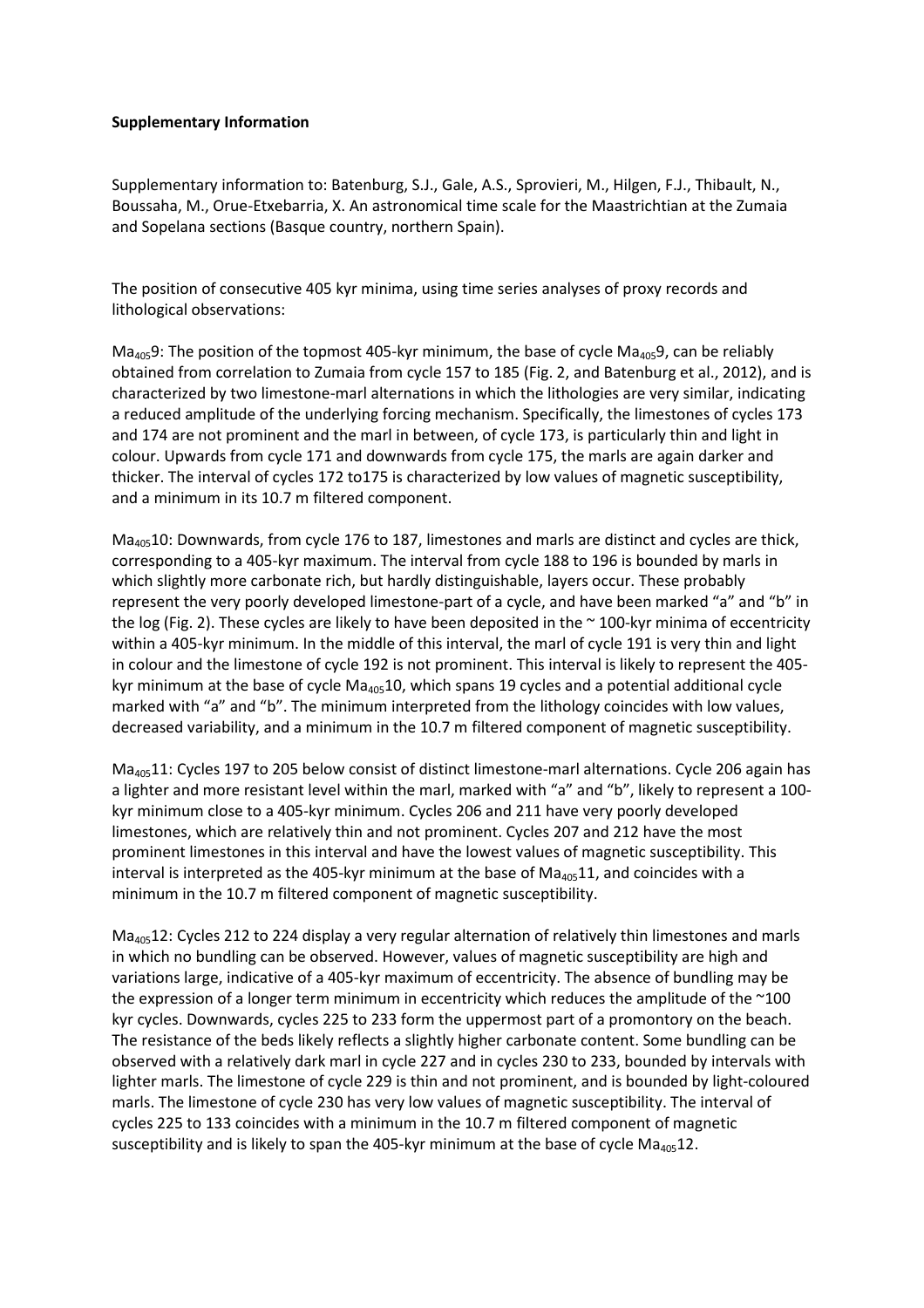Ma40513: Cycles 234-244 show distinct limestone-marl alternations with variation in the thickness and colour of the marls. Cycles 234, 238 and 243 in particular have very thin and light-coloured marls, reflecting a bundling of limestone-marl alternations in groups of five. Cycles 245 to 252 form the lowermost part of the promontory on the beach, with relatively little difference among cycles, except in the middle of this interval. The marl of cycle 248 is thin and light, and the bounding limestones of cycles number 248 and 249 are not as prominent as those of neighbouring cycles. The interval coincides with low values of magnetic susceptibility and is interpreted as the 405-kyr minimum of cycle  $Ma<sub>405</sub>13$ .

Following page:

Supplementary Table 1: Semi-quantitative distribution range chart of selected calcareous nannofossil taxa in the Zumaia and Sopelana sections. F, few; R, rare, VR, very rare; S, single (see methods for details). Species having biostratigraphical significance are highlighted in pale grey. Dark grey indicates occurrences interpreted as reworked. Modified from Pérez-Rodriguez et al. (2012) for results on the Zumaia section.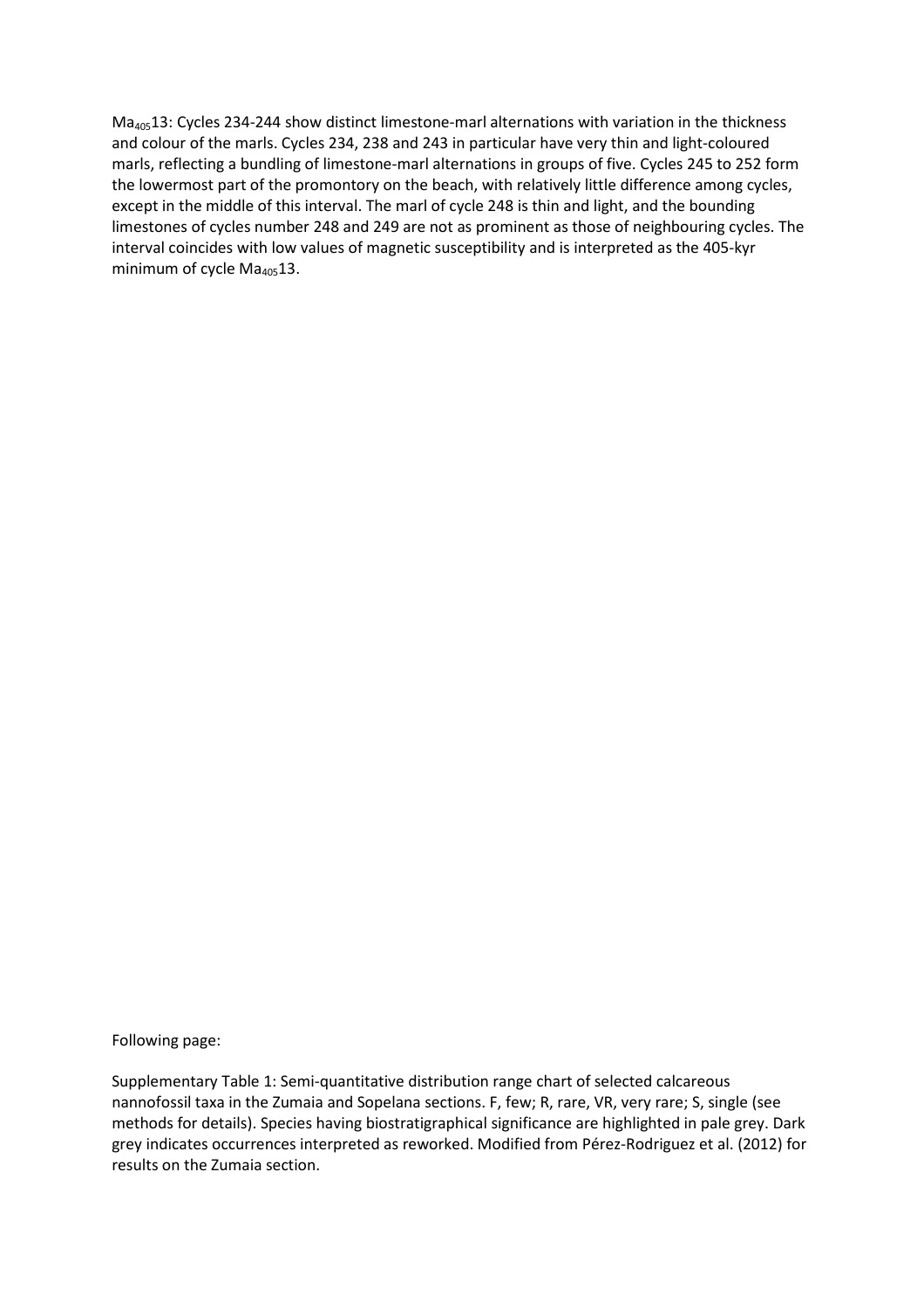|  | sec-tion                | cycle                                                                                                                      | orig. height (m)*                                                                               | composite (m)                                                                                                                                                                                                                                   | age (Myr)                                                                                                                                                                            | Acuturris scotus | Broinsonia parca constricta | Calculites obscurus                                                       | Ceratolithoides aculeus      | <b>7 Ceratolithoides indiensis</b>           | Ceratolithoides kamptneri | Cribrocorona echinus                                                                 | The Lithraphidites quadratus                                                         | $\overline{z}$ Micula murus | Micula prinsii | Petrarhabdus vietus | Reinhardtites levis                                                                                           | Tranolithus orionatus | Times Matznaueria manivitiae s.l.                                                                          | Zeugrhabdotus bicrescenticus                           | preservation                                                                                                                                              | bio-events                                                                      | UC zones                 |
|--|-------------------------|----------------------------------------------------------------------------------------------------------------------------|-------------------------------------------------------------------------------------------------|-------------------------------------------------------------------------------------------------------------------------------------------------------------------------------------------------------------------------------------------------|--------------------------------------------------------------------------------------------------------------------------------------------------------------------------------------|------------------|-----------------------------|---------------------------------------------------------------------------|------------------------------|----------------------------------------------|---------------------------|--------------------------------------------------------------------------------------|--------------------------------------------------------------------------------------|-----------------------------|----------------|---------------------|---------------------------------------------------------------------------------------------------------------|-----------------------|------------------------------------------------------------------------------------------------------------|--------------------------------------------------------|-----------------------------------------------------------------------------------------------------------------------------------------------------------|---------------------------------------------------------------------------------|--------------------------|
|  |                         | 1<br>3                                                                                                                     | $0 - 0.3$<br>2 189.76<br>188.5                                                                  | 0.00<br>0.60<br>1.72                                                                                                                                                                                                                            | 65.97<br>65.98<br>66.01                                                                                                                                                              |                  |                             |                                                                           |                              | R                                            |                           |                                                                                      | $R$ F                                                                                | F<br>F                      | $\mathsf{R}$   |                     |                                                                                                               |                       | $\mathsf R$<br>F                                                                                           |                                                        | VP-M<br>VP-M<br>VP-M                                                                                                                                      |                                                                                 | <sub>e</sub><br>מטגים    |
|  |                         | 4<br>6                                                                                                                     | 188.1<br>185.9<br>7 183.92                                                                      | 2.08<br>4.05<br>5.82                                                                                                                                                                                                                            | 66.02<br>66.05<br>66.09                                                                                                                                                              |                  |                             |                                                                           |                              | R<br>R                                       |                           |                                                                                      | F<br>F<br>F                                                                          | F<br>F<br>R                 | R              |                     |                                                                                                               |                       | F<br>F<br>F                                                                                                |                                                        | VP-M<br>VP-M                                                                                                                                              | VP-M Base M. prinsii                                                            | UC20c <sup>TP</sup>      |
|  |                         |                                                                                                                            | 10 181.15                                                                                       | 8.29                                                                                                                                                                                                                                            | 66.15                                                                                                                                                                                |                  |                             |                                                                           |                              |                                              | R                         |                                                                                      | F                                                                                    | R                           |                |                     |                                                                                                               |                       | F                                                                                                          |                                                        |                                                                                                                                                           | Base C.<br>VP-M kamptneri                                                       |                          |
|  | et al. 2012)            | 11                                                                                                                         | 180.3                                                                                           | 9.05                                                                                                                                                                                                                                            | 66.17                                                                                                                                                                                |                  |                             |                                                                           |                              |                                              |                           |                                                                                      | F                                                                                    | R                           |                |                     |                                                                                                               |                       | F                                                                                                          |                                                        | VP-M                                                                                                                                                      |                                                                                 | $UC20b^{TP}$             |
|  | Zumaia (Pérez-Rodríguez | 17<br>24<br>37<br>50<br>61<br>110<br>122<br>123<br>125<br>128<br>131<br>131<br>138<br>142<br>143<br>144<br>157             | 175.9<br>170.9<br>159.8<br>148.8<br>140.8<br>72 130.54<br>85b 119.69<br>97 110.42<br>99.8<br>89 | 13.09<br>18.03<br>28.99<br>39.86<br>47.76<br>57.89<br>68.61<br>77.77<br>88.24<br>98.84<br>87.8 100.02<br>86.6 101.20<br>83.1 104.64<br>79.55 108.12<br>78.8 108.86<br>74.81 112.78<br>72.62 114.93<br>71.75 115.78<br>70.94 116.58<br>$-124.08$ | 66.29<br>66.44<br>66.72<br>66.97<br>67.22<br>67.19<br>67.47<br>68.04<br>68.33 R<br>68.56<br>68.59<br>68.61<br>68.68<br>68.74<br>68.75<br>68.89 ?<br>68.97<br>69.00<br>69.02<br>69.27 |                  | R.                          |                                                                           | R<br>R<br>R                  | R<br>R<br>R<br>R<br>R<br>F<br>R              |                           | S                                                                                    | F<br>F<br>R<br>F<br>R<br>R<br>F<br>R<br>F<br>F<br>R<br>R<br>$\overline{\phantom{a}}$ | F                           |                | R<br>R<br>R<br>F    |                                                                                                               |                       | F<br>R<br>F<br>F<br>F<br>R<br>R<br>F<br>F<br>F<br>$\mathsf R$<br>F<br>R<br>R<br>F<br>F<br>R<br>R<br>F<br>F | R                                                      | VP-M<br>VP-M<br>VP-M<br>VP-M<br>VP-M<br>VP-M<br>VP-M<br>P-M<br>VP-M<br>P-M<br>VP-P<br>VP-M<br>P-M<br>P-M<br>$R$ VP-M<br>VP-M<br>VP-P<br>VP-M<br><b>VP</b> | VP-M Base M. murus<br>Top P. vietus<br>Base L. quadratus<br>Top C. echinus      | $UC20a^{TP}$             |
|  |                         | 159<br>161<br>173<br>175<br>177<br>179<br>181<br>183<br>185<br>187<br>189<br>191<br>194<br>196<br>198<br>201               |                                                                                                 | $-125.40$<br>$-127.23$<br>- 135.43<br>$-136.67$<br>$-138.14$<br>$-139.80$<br>$-141.31$<br>$-142.94$<br>- 144.42<br>$-145.81$<br>$-147.36$<br>- 148.78<br>$-150.49$<br>$-151.96$<br>$-153.03$<br>$-154.88$                                       | 69.31<br>69.35<br>69.61<br>69.65<br>69.69<br>69.73<br>69.77<br>69.82<br>69.86<br>69.90<br>69.96<br>70.01<br>70.06<br>70.12<br>70.17<br>70.22                                         |                  |                             |                                                                           | VR<br>VR S<br>S<br>VR S<br>R | <b>VR</b><br><b>VR</b><br>S<br>S             |                           | S<br><b>VR</b>                                                                       |                                                                                      |                             |                | R<br>S              | R<br>VR<br><b>VR</b><br>S                                                                                     |                       | F<br>F<br>R<br>F<br>F<br>F<br>R<br>F<br>F<br>F<br>F<br>F<br>F<br>F<br>F<br>R                               | VR.                                                    | <b>VP</b><br><b>VP</b><br><b>VP</b><br><b>VP</b><br>VP-P<br><b>VP</b><br><b>VP</b><br>VP-P<br>VP-P<br>VP-P<br>VP<br>VP<br>VP<br>VP<br>VP                  | Top R. levis<br>Base A. maastrich-<br>tiana at Zumaia<br>VP-P Top Z. bicrescen- | UC <sub>19</sub><br>UC18 |
|  | Sopelana (this study)   | 203<br>206<br>209<br>212<br>214<br>216<br>219<br>222<br>225<br>227<br>229<br>232<br>234<br>236<br>238<br>240<br>243<br>246 |                                                                                                 | $-156.30$<br>$-157.85$<br>$-159.61$<br>$-160.95$<br>$-162.31$<br>$-163.66$<br>- 165.33<br>$-166.98$<br>$-168.52$<br>$-169.82$<br>$-171.22$<br>$-172.99$<br>- 174.39<br>$-176.03$<br>$-177.47$<br>- 178.92<br>$-180.50$<br>$-181.88$             | 70.27<br>70.32<br>70.40<br>70.47<br>70.51<br>70.55<br>70.61<br>70.67<br>70.73<br>70.77<br>70.81<br>70.87<br>70.91<br>70.96<br>71.00<br>71.04 VR<br>71.10<br>71.17                    |                  |                             | R<br>R<br>VR<br>S<br>VR<br>R<br>R<br>F<br>R<br>R<br>R<br>F<br>F<br>F<br>R | S<br><b>VR</b><br>VR R       | VR VR<br>R<br>S<br>S<br>VR<br><b>VR</b><br>S |                           | <b>VR</b><br><b>VR</b><br><b>VR</b><br>S<br>R<br><b>VR</b><br><b>VR</b><br><b>VR</b> |                                                                                      |                             |                | s<br>VR.            | <b>VR</b><br>R<br>S<br><b>VR</b><br><b>VR</b><br>S<br><b>VR</b><br>VR<br>S<br>R<br>R<br>$\mathsf{R}$<br>VR VR | R.<br>R<br>S          | F<br>R<br>F<br>F<br>F<br>F<br>R<br>VR<br>R<br>VR<br>R<br>F<br>R<br>F<br>R<br>F<br>F<br>F                   | R<br>VR.<br>R<br>S<br>R<br>S<br>VR.<br>VR.<br>VR.<br>S | VR VP-P<br>VP<br>VP-P<br>VP-P<br>VP-P<br>VP-P<br>VP<br>VP<br>VP<br>VP<br>VP-P<br>VP-P<br>VP<br>VP-P<br>VP-P<br>P<br>VP-P<br>VP                            | Top T. orionatus                                                                | UC17                     |
|  |                         | 248                                                                                                                        |                                                                                                 | - 183.25                                                                                                                                                                                                                                        | 71.21                                                                                                                                                                                |                  | S                           | F                                                                         |                              | S                                            |                           | S                                                                                    |                                                                                      |                             |                |                     | $\mathsf{R}$                                                                                                  | S                     | F                                                                                                          | S                                                      |                                                                                                                                                           | $VP-P$ Top B. parca                                                             | 9                        |
|  |                         | 251                                                                                                                        |                                                                                                 | - 184.84 71.27                                                                                                                                                                                                                                  |                                                                                                                                                                                      |                  | R                           | $R_{\parallel}$                                                           | S                            |                                              |                           |                                                                                      |                                                                                      |                             |                | S                   | $\mathsf{R}$                                                                                                  |                       |                                                                                                            |                                                        | R VR VP-P                                                                                                                                                 |                                                                                 |                          |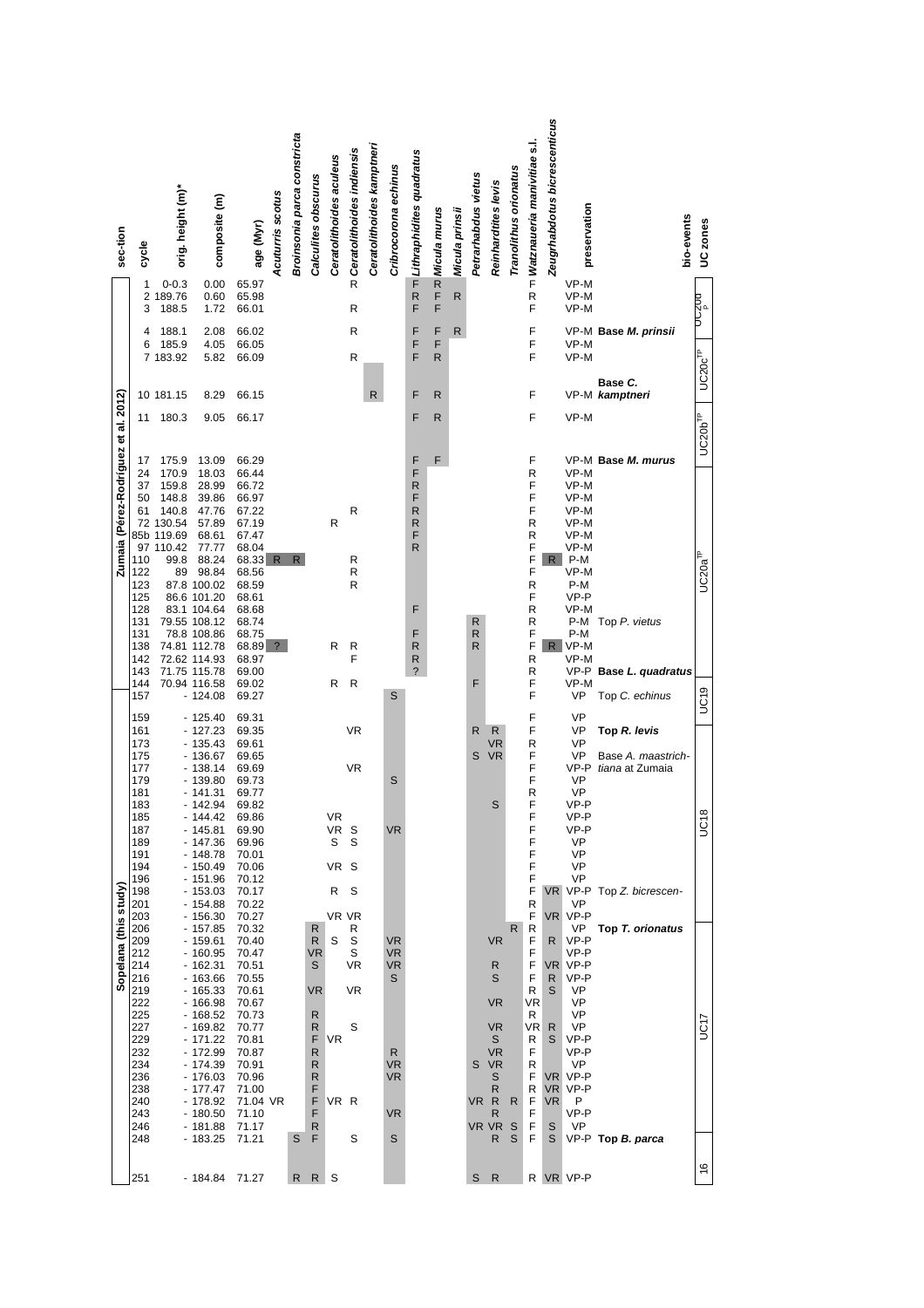

Supplementary Figure 1: Paleogeographic setting (Gómez-Alday et al., 2008), simplified geologic map of the study area from Pujalte et al. (1998) and schematic stratigraphic log from Ward et al. (1991).



Supplementary Figure 2: Examples of Zijderveld diagrams and equal area projections for the paleomagnetic results of the Sopelana section.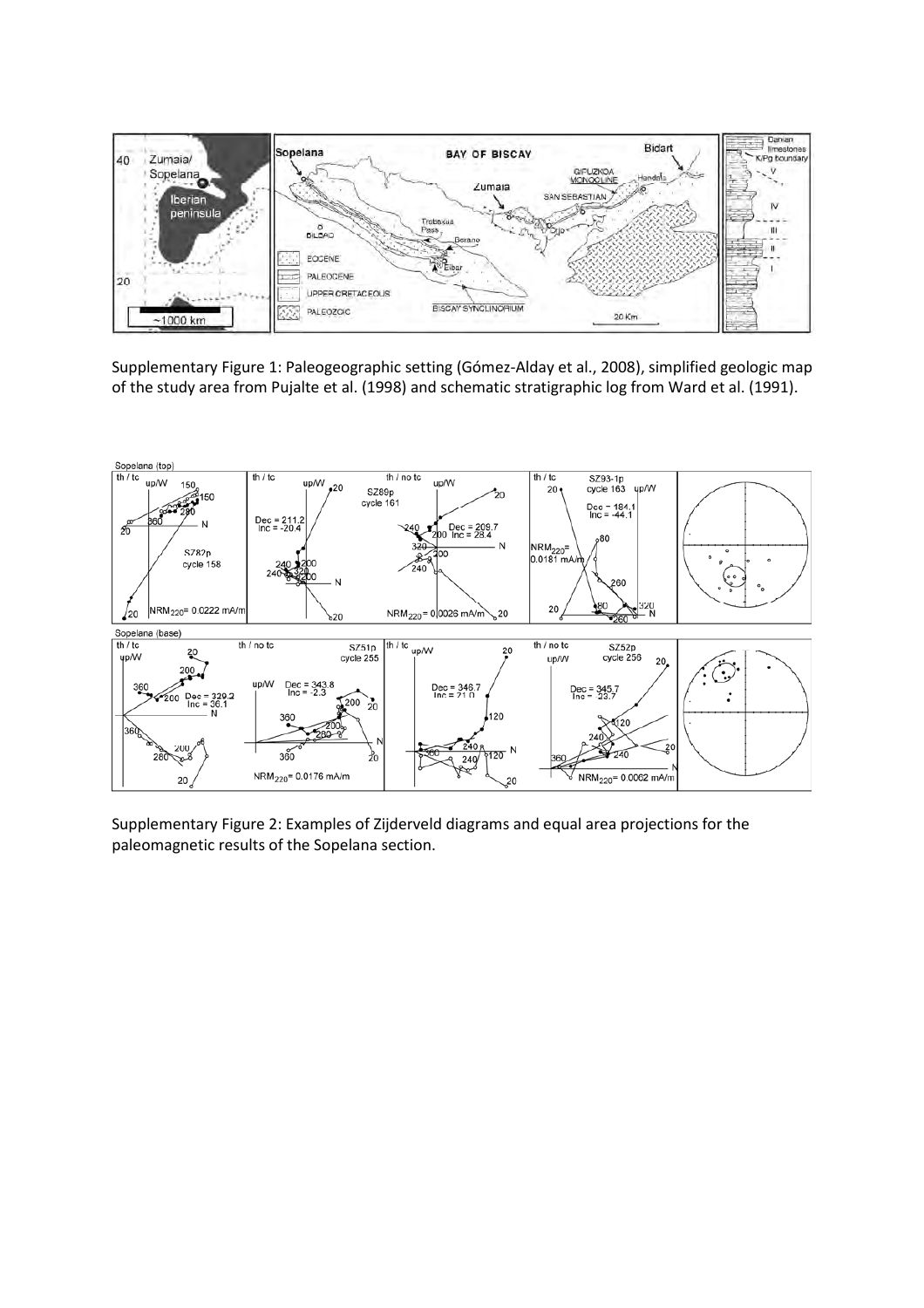

Supplementary Figure 3: Stratigraphic log of the Sopelana section with total reflectance L\* on the left and magnetic susceptibility on the right. The data are flanked by their band-pass filters, wavelet analyses and Redfit power spectra. The band-pass filters of reflectance are centred at 10 m (drak grey, bandwidth 7.7-14.3 m), 2.9 m (middle grey, bandwidth 2.0-5.0 m) and 0.62 m (light grey, bandwidth 0.45-1.0 m). The filters for magnetic susceptibility are centred at 10.7 m (dark red, bandwidth 8.1-15.8 m), 2.4 m (red, bandwidth 1.8-3.8 m) and 0.65 m (pink, bandwidth 0.47-1.06 m). The horizontal pink bands indicate the stratigraphic levels that are identified as 405 kyr minima, with the black Ma<sub>405</sub> numbers indicating the 405 kyr eccentricity cycles following the nomenclature of Husson et al. (2011).